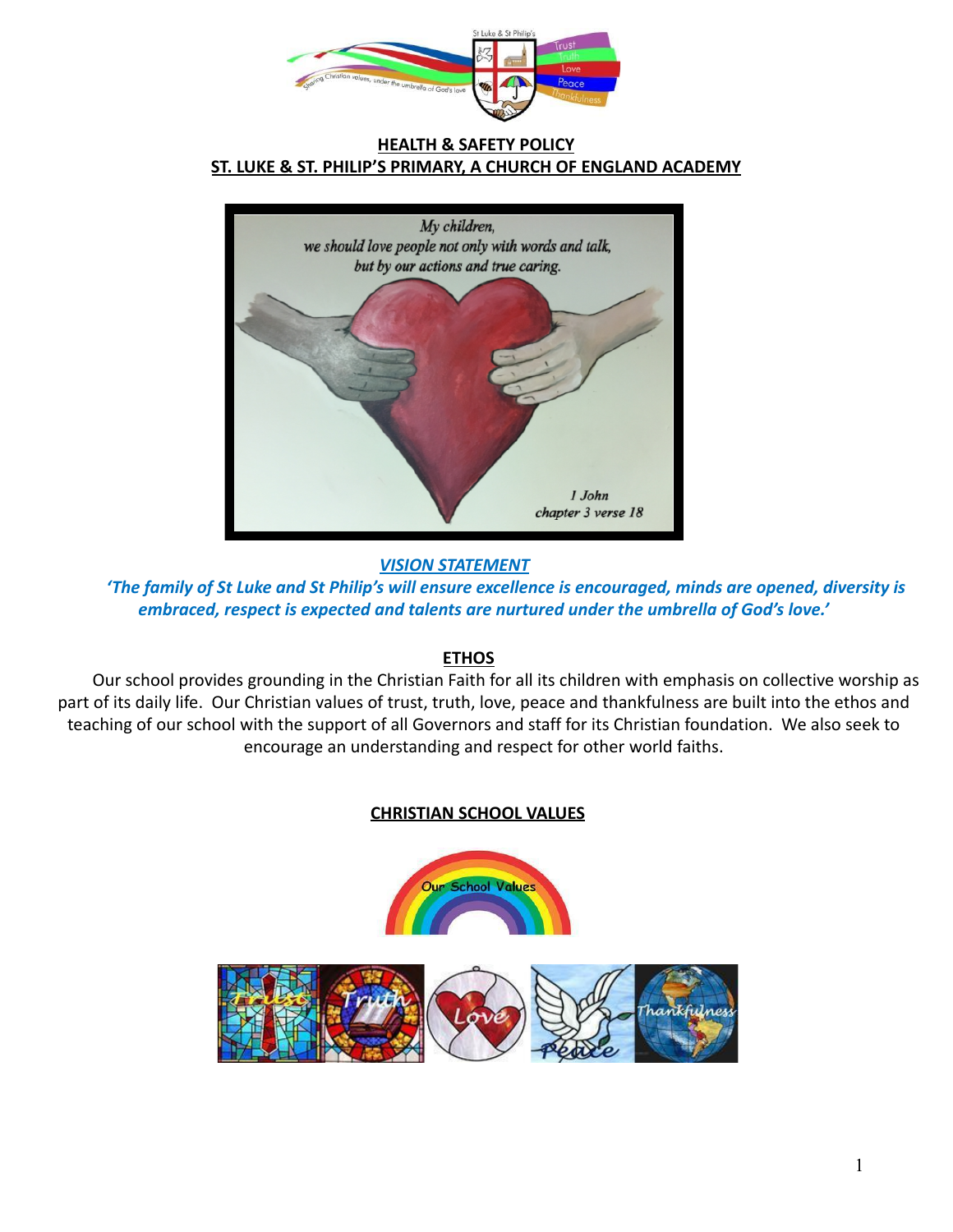#### **PURPOSE**

This policy reflects the values, ethos and Mission Statement of St. Luke and St Philip's Primary School, A Church of England Academy in relation to Health & Safety. It is consistent with the school's agreed aims and objectives and sets out a framework within which teaching and support staff can operate. We value and will continue to strengthen links between school, home and parish. Through these aims the school hopes to encourage all children to develop their maximum potential.

#### **AUDIENCE**

This document is intended to give a clear outline of the school's approach to the Health & Safety, to all staff, governors, Cidari and parents. It is also intended for the use of any authorised inspector. Copies of this document are provided for all teaching staff and are available when necessary to support staff, members of the School's Governing Committee and Cidari members. A copy of this document is available for the use of parents.

### **General Policy Statement**

The Headteacher and Governors of St Luke & St Philip's C of E Primary School believe that the health and safety of persons within the school is of paramount importance. It is our intention to prevent accidents and occupational ill health and where possible eliminate hazards in the workplace. It is the intent of the Headteacher and Governors of the school to ensure that a safe and healthy workplace is provided and maintained for all our employees. This will include the provision of safe systems of work, safe plant and equipment and a safe access and egress to the premises. We will ensure that adequate information, instruction, training and supervision is provided to ensure that staff can carry out their work safely.

The Headteacher and Governors will ensure that others who are affected by our activities are not subjected to risks to their health and safety. This will include pupils, visitors, parents, volunteers and contractors.

These responsibilities will be achieved by the establishment of an effective health and safety management system within the school. This will involve the implementation of arrangements for the effective planning, organisation, control, monitoring and review of preventative and protective measures. In addition the Headteacher and Governors will undertake to ensure compliance with policy and guidance produced by the Children's Services Department. The Headteacher and Governors will ensure that adequate resources are identified for health and safety.

We believe that health and safety standards will be maintained only with the co-operation of all staff, pupils and visitors to the school. We expect all staff to co-operate fully with this policy. In addition we will ensure that all pupils, visitors and contractors are provided with the information they require to enable them to comply with this policy.

It is the intention of the Headteacher and Governors that procedures to ensure relevant health and safety issues are embedded within the curriculum at all levels where appropriate. The effectiveness of the policy will be regularly monitored to ensure that health and safety arrangements are being implemented and that the people named in the policy are carrying out their duties.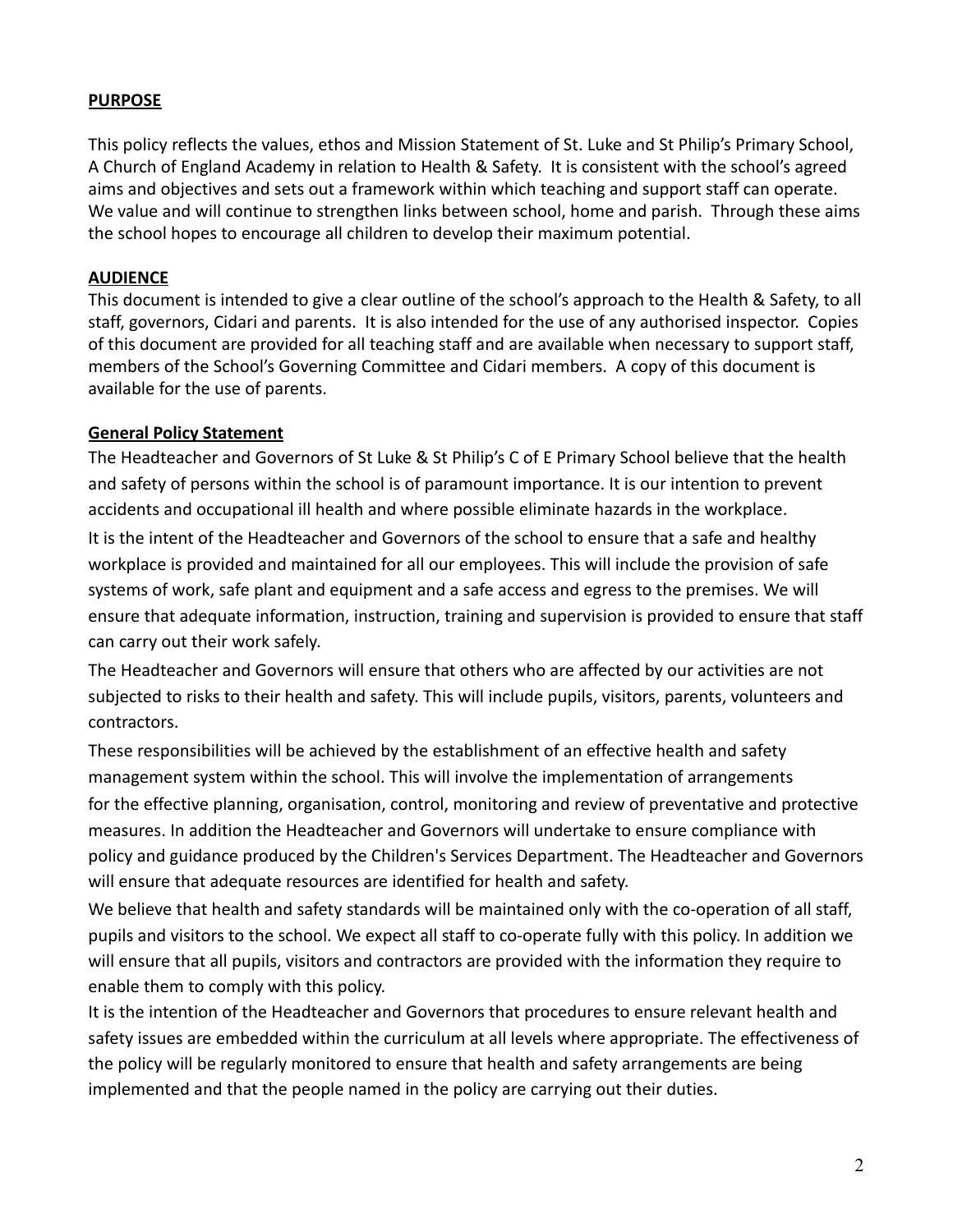## **Safety Responsibilities of Groups and Individual Members of Staff are as follows:**

### **Cidari Multi-Academy Trust / Governing Committee**

The Academy Trust in its role as the employer and the Governing Committee will ensure, so far as is reasonably practicable, the health and safety at work of employees and others (e.g. contractors, pupils, visitors) in accordance with Section 2 and 4 of the Health & Safety at Work Act 1974. In order to discharge this responsibility, the Academy Trust and the Governing Committee will:

**a**. ensure that the School's Health and Safety Policy, and procedures are kept up-to-date and that positive arrangements are in place to ensure that all staff and pupils are aware of and comply with its contents;

**b**. ensure that the policy contains rigorous and comprehensive systems for active monitoring (auditing health and safety management systems, inspections, risk assessments) and reactive monitoring (accident/incident investigation) and rectifying identified faults within the School; **c.** ensure there is adequate provision both in staffing, facilities and resources to allow the school to meet both its legal and moral obligations with respect to health, safety and welfare; **d.** receive updates on the academy development plan for health and safety at each meeting from the Health and Safety Lead /Health and Safety Governor/sub committee in order to enable the Governing Committee to monitor the adequacy of arrangements and take any action necessary;

**e.** to consider information, statistics and reports relating to health, safety and welfare matters;

**f.** to consider and make recommendations regarding individual health and safety issues which have not been resolved at management level.

## **Headteacher**

The Headteacher has overall responsibility for policy, organisation and arrangements throughout the School and in particular the Headteacher will:

**a.** provide liaison with the Inspectors: Local Authority, Department for Education and HSE with regard to safety aspects;

**b.** budget for safety and health matters;

**c.** review the Health and Safety Policy annually and when significant changes occur within the organisation of the school;

**d.** develop, introduce, maintain and review safety management procedures to ensure the school complies with legislative requirements and good industry practice e.g. risk assessments including fire, display screen equipment and manual handling;

**e.** nominate specific staff with designated safety roles, e.g. Health and Safety Lead, Premises Lead, throughout the school;

**f.** ensure that routine maintenance checks and inspections required by legislation of fixed service equipment, i.e. boilers, pressure vessels etc. are undertaken;

**g.** ensure the provision and maintenance of all 'fire' equipment, including the preparation and review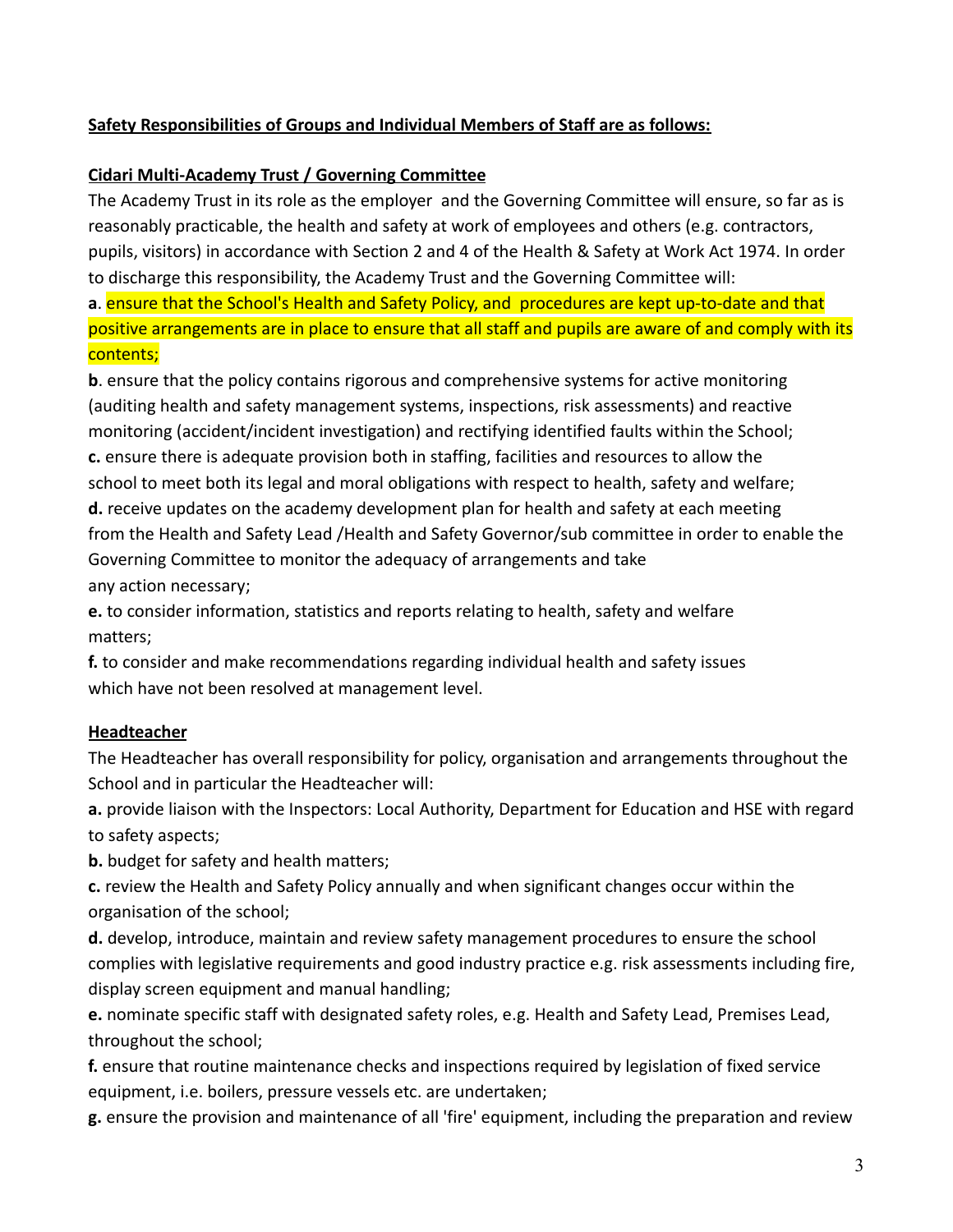of Fire Risk Assessments;

**h.** ensure health and safety issues associated with major building projects are complied with; **i.** ensure that injuries, diseases and dangerous occurrences as classified under RIDDOR, are reported to the enforcing authority and to monitor incidents to identify methods of reducing accidents; **j.** to ensure the necessary records are maintained relating to accidents associated with the work of the school;

**k.** make an annual report on health and safety matters including buildings and safety management to the Governing Committee;

**l**. safety procedures are developed and adhered to for operations carried out within the School by his/her staff and by outside contractors under his/her control;

**m.** ensure that health and safety is considered as an integral part of teaching;

**n.** instigate appropriate disciplinary action where it is shown that staff have ignored or shown a disregard for health and safety matters outlined within the Safety Policy, School Codes of Practice or health and safety legislation;

**o.** ensure that premises safety inspections are carried out at specified intervals e.g. weekly, bi-termly, recorded and that necessary remedial action is carried out;

**p.** ensure that health and safety is taken into account when considering any proposed or impending changes e.g. building works, room allocation or usage, etc;

**q.** ensure that emergency procedures and fire evacuation practises are in place within the school;

**r.** investigate and advise on hazards and precautions;

- **s.** have a general oversight of health and first aid matters;
- **t.** monitor the general safety programme;

**u.** publicise safety matters;

**v.** ensure all full and part-time staff receive appropriate health and safety training at induction which must include emergency arrangements (i.e. first aid, fire and accident reporting), and specific sections of the Health and Safety Policy are discussed to ensure that new members of staff are aware of their responsibilities and any restricted tasks and activities;

**w.** to monitor student health records prior to entry and to report/advise staff of illnesses that need to be brought to the attention of specific staff (e.g. epilepsy).

**x.** ensure adequate numbers of staff are provided with appropriate training so that they may support the following management arrangements:

- First aid.
- Fire and emergency evacuation.
- Risk assessments, including fire, display screen equipment, manual handling, substances and general risk assessments.

**The Deputy Head** will assume these duties in the absence of the Headteacher and has the authority to make and implement decisions throughout the school at any level if there is:

- immediate danger, or,
- dangerous practice, or
- breach of the law.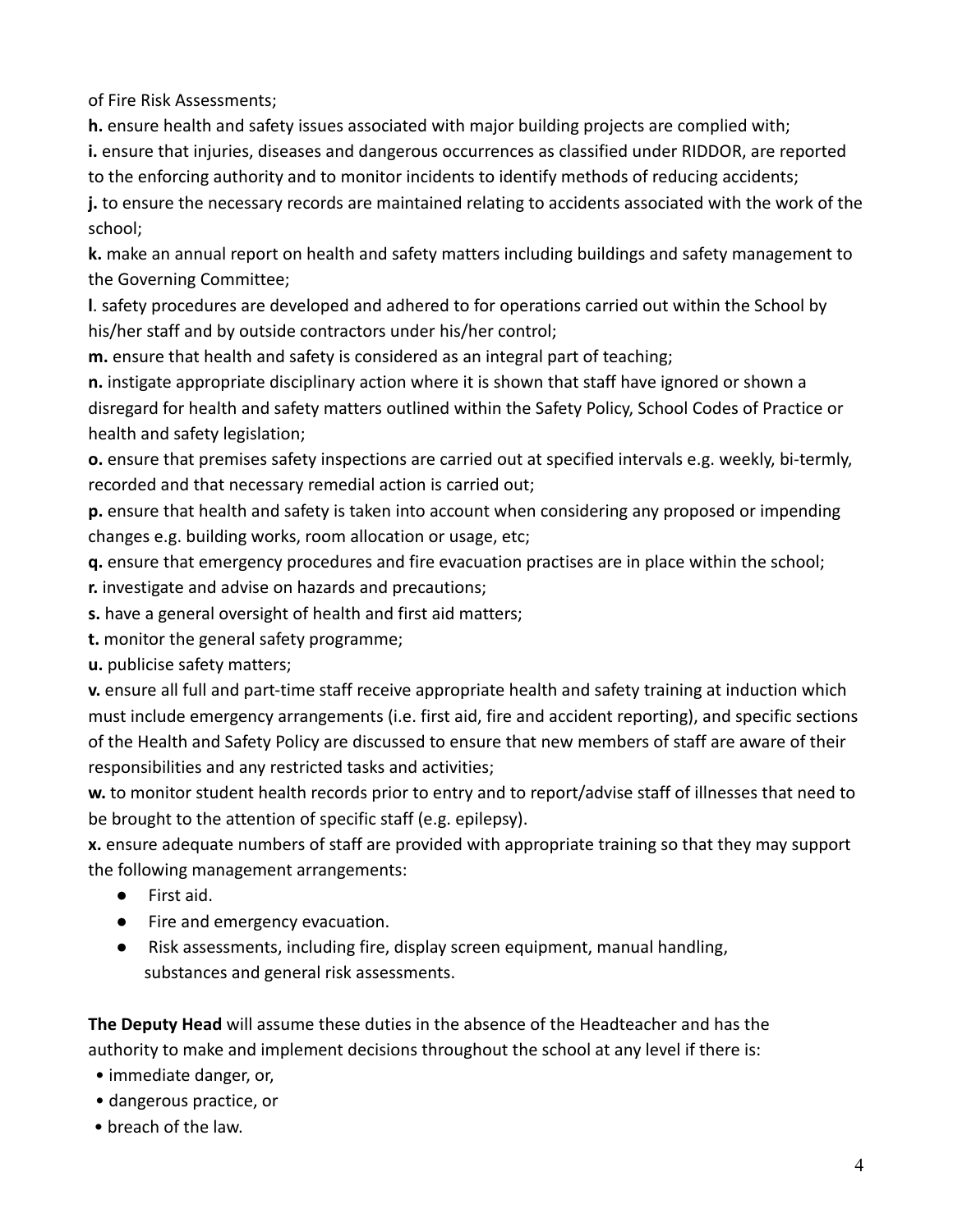### **The School Health & Safety Lead**

The School Health and Safety Lead is responsible for the coordination of health and safety management throughout the School.

Additionally, the Health and Safety Lead will:

**a.** make an annual report on safety matters to the Headteacher and the Governing Committee;

**b.** assist with inspections and safety audits;

**c.** investigate and advise on hazards and precautions;

**d.** develop and establish emergency procedures, and organise fire evacuation practises within the school;

**e.**have a general oversight of health, safety and first aid matters;

**f.** monitor the general safety programme on behalf of the Headteacher;

**g.** make recommendations to Senior Lead Team on matters requiring immediate attention, e.g.

changes to legislation or outcomes from premises safety inspections;

**h.** make recommendations to the Headteacher on matters of safety policy in compliance with new and modified legislation;

**i.** publicise safety matters;

**j.** liaise with outside bodies concerned with safety and health e.g. Occupational Health and Health & Safety Team at the LA.;

**k.** monitor accidents to identify trends and introduce methods of reducing accidents.

### **Educational Visits Lead(EVC)**

**a.** to be involved in educational visit management in order to ensure that the Children Services' Off-site Activities and Educational Visits, Regulations and Guidelines are followed;

**b.** to work with group leaders to ensure that the aims of the educational visit are achievable and in line with those of the establishment;

**c.** after discussion with the Headteacher and governing committee, either approve proposal or submit proposal to the Outdoor Education Adviser (OEA) at the LA;

**d.** ensure that the schools educational visits meet the Children's Services Departmental requirements;

**e.** to confirm that adequate risk assessments have been carried out;

**f.** support the Headteacher in the management of and evaluation of educational visits;

**g.** confirm the leadership of the group is appropriate, this to include accompanying staff and volunteers.

### **Teachers**

Teachers are responsible to their Head of Key Stage for the immediate safety of the pupils in his/her classroom. Nominated teachers are responsible for their own classroom and associated equipment and as such it is their responsibility to ensure that it is maintained to a high standard with respect to health and safety issues. Additionally, each teacher will:

**a.** follow safe working procedures personally;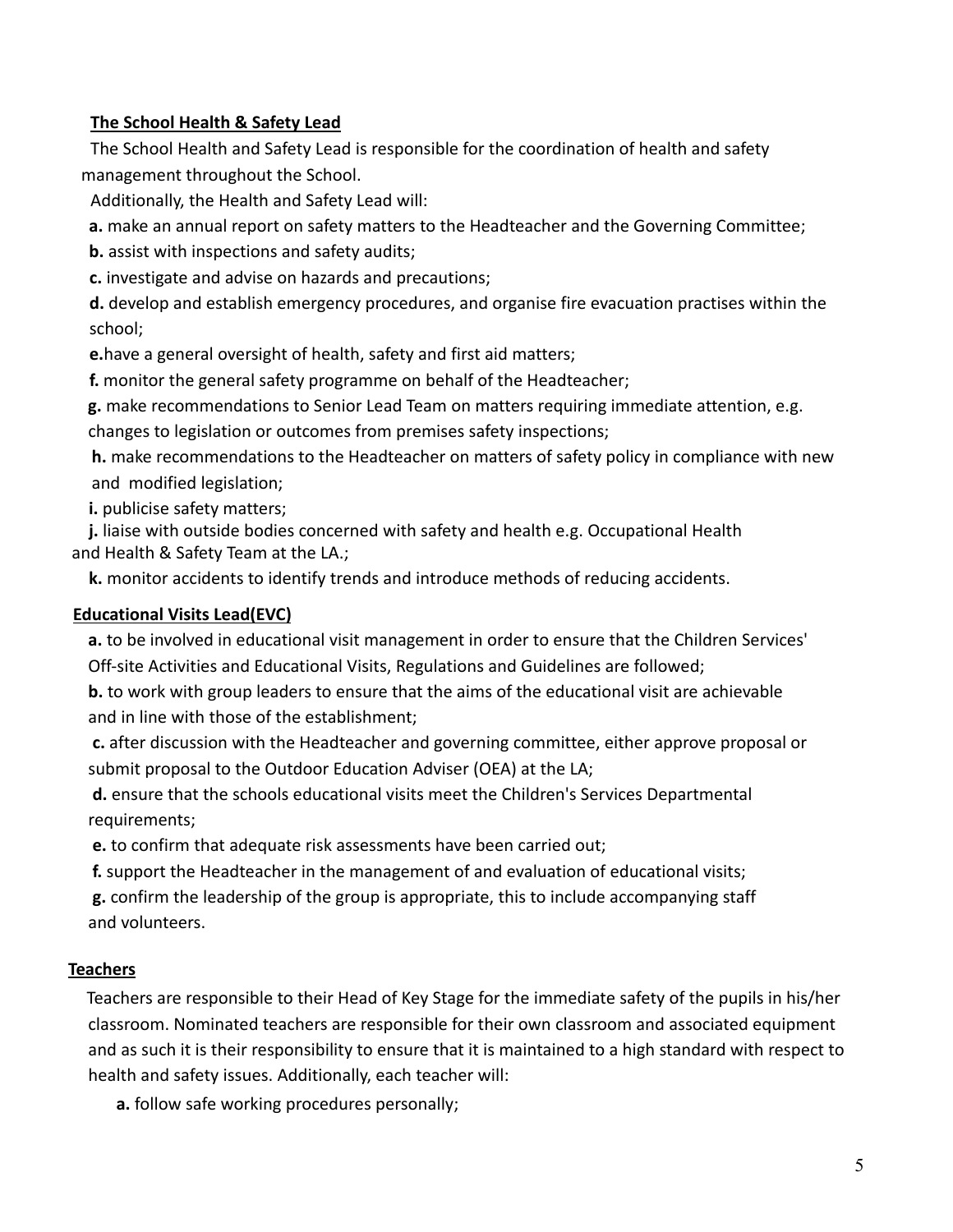**b.** give adequate safety information regarding the activity being undertaken prior to the activity commencing and during the activity as and when required;

**c.** ensure that special working procedures, protective clothing and equipment, etc are provided and used where necessary;

**d.** ensure that clear instructions and warnings are given to pupils verbally as often as necessary;

**e.** ensure that the classroom and other areas are tidy and good housekeeping procedures are followed;

**f.** undertake a visual inspection of equipment prior to use and ensure that portable electrical equipment is tested on an annual basis;

**g.** report defects and make recommendations to their line manager where necessary;

**h.** ensure all accidents, incidents and near misses within the area of responsibility are recorded in line with the school policy.

#### **Learning Support Assistants (LSA's)**

The LSA is immediately responsible to the teacher whilst the class is in session; otherwise the Health and Safety Lead.

Additionally, the LSA's will:

- **a.** follow safe working procedures personally;
- **b.** be familiar with the general and particular safety rules that apply to his/her area of work;
- **c.** ensure that the classroom and other areas are tidy and good housekeeping procedures are followed;

**d.** undertake a visual inspection of equipment prior to use and ensure that portable electrical equipment is tested on an annual basis;

- **e.** report defects to the class teacher or health & safety lead;
- **f.** ensure all accidents, incidents and near misses within the area of responsibility are recorded in line with the school policy.

#### **Site Supervisor**

The Site Supervisor will:

- **a.** ensure that routine maintenance checks and inspections required by legislation of fixed service equipment, i.e. boilers, pressure vessels etc. are undertaken;
- **b.** ensure that premises safety inspections are undertaken e.g. weekly, bi-termly, and keep records of any faults identified (if appropriate);
- **c.** attend to defect reports and recommendations from the Headteacher, staff, Safety Representative and Health and Safety Lead;
- **d.** ensure that all portable electrical equipment is tested on an annual basis;
- **e.** ensure all accidents within the area of responsibility are recorded in line with the school policy;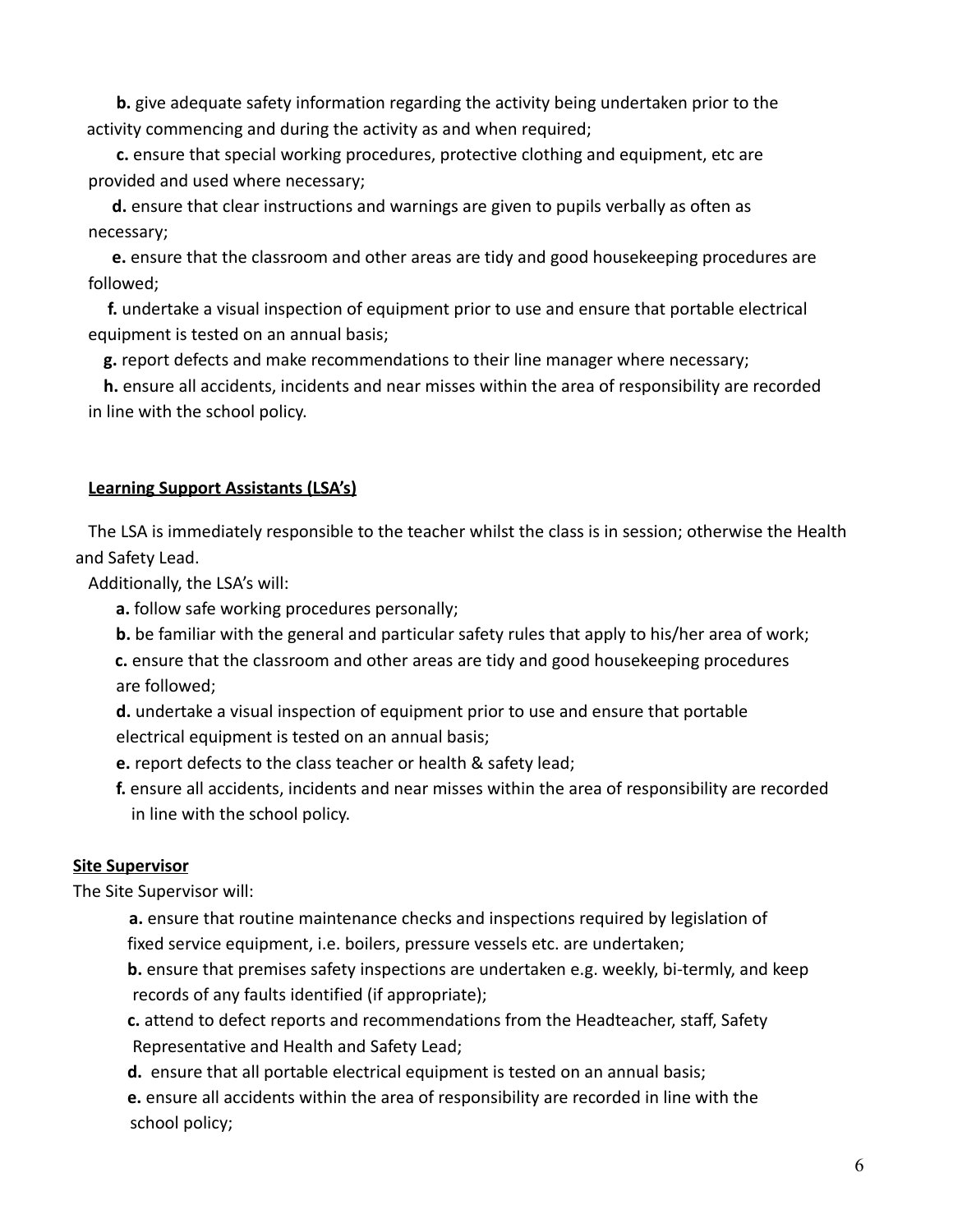**f.** ensure equipment, including personal protection equipment is maintained in a safe condition and that substances hazardous to health are stored in a safe place.

### **Managers within Support Departments** (Mellors Catering)

The Unit Catering Manager is responsible to the Administration Manager for the provision of safe conditions for all catering staff and visitors (delivery drivers etc) :

- **a.** attend to defect reports and recommendations from the Headteacher, staff, Safety Representative and Health and Safety Lead;
- **b.** conduct regular inspections of his/her area of responsibility and rectify hazards identified from those inspections;
- **c.** budget for safety equipment for his/her area of responsibility;
- **d.** instigate and ensure that safety procedures are developed for operations carried out within his/her area of responsibility;
- **e.** ensure that risk assessments, including manual handling, noise, COSHH, and visual display unit assessments are undertaken and documented and that appropriate action is carried out;
- **f.** undertake a visual inspection of equipment prior to use and ensure that portable electrical equipment is tested on an annual basis;
- **g.** ensure all accidents within the area of responsibility are recorded in line with the school policy;
- **h.** ensure equipment, including personal protection equipment, is maintained in a safe condition and that substances hazardous to health are stored in a safe place.

## **Trade Union Safety Representatives**

In accordance with the Safety Representatives and Safety Committee Regulations the safety representatives will, where appointed:

- **a.** represent the employees in consultation with the employer and with his/her representative; investigate potential hazards and dangerous occurrences at the workplace and examine the causes of accidents at the workplace;
- **b.** investigate complaints by any employee he/she represents relating to health and safety and welfare at work;
- **c.** represent employees in consultations with inspectors of the Health and Safety Executive and of any other enforcing authority;
- **d.** receive information from Enforcement Inspectors;
- **e.** attend meetings of safety committees to which he/she is elected;

**f.** inspect the workplace if they have given the employer or his/her representative reasonable notice in writing of their intention to do so and have not inspected it in the previous three months. He/she may carry out additional inspections where there are substantial changes in work conditions.

## **Staff Liaising with Contractors**

Staff liaising with contractors carrying out work at the School should bear in mind that they have a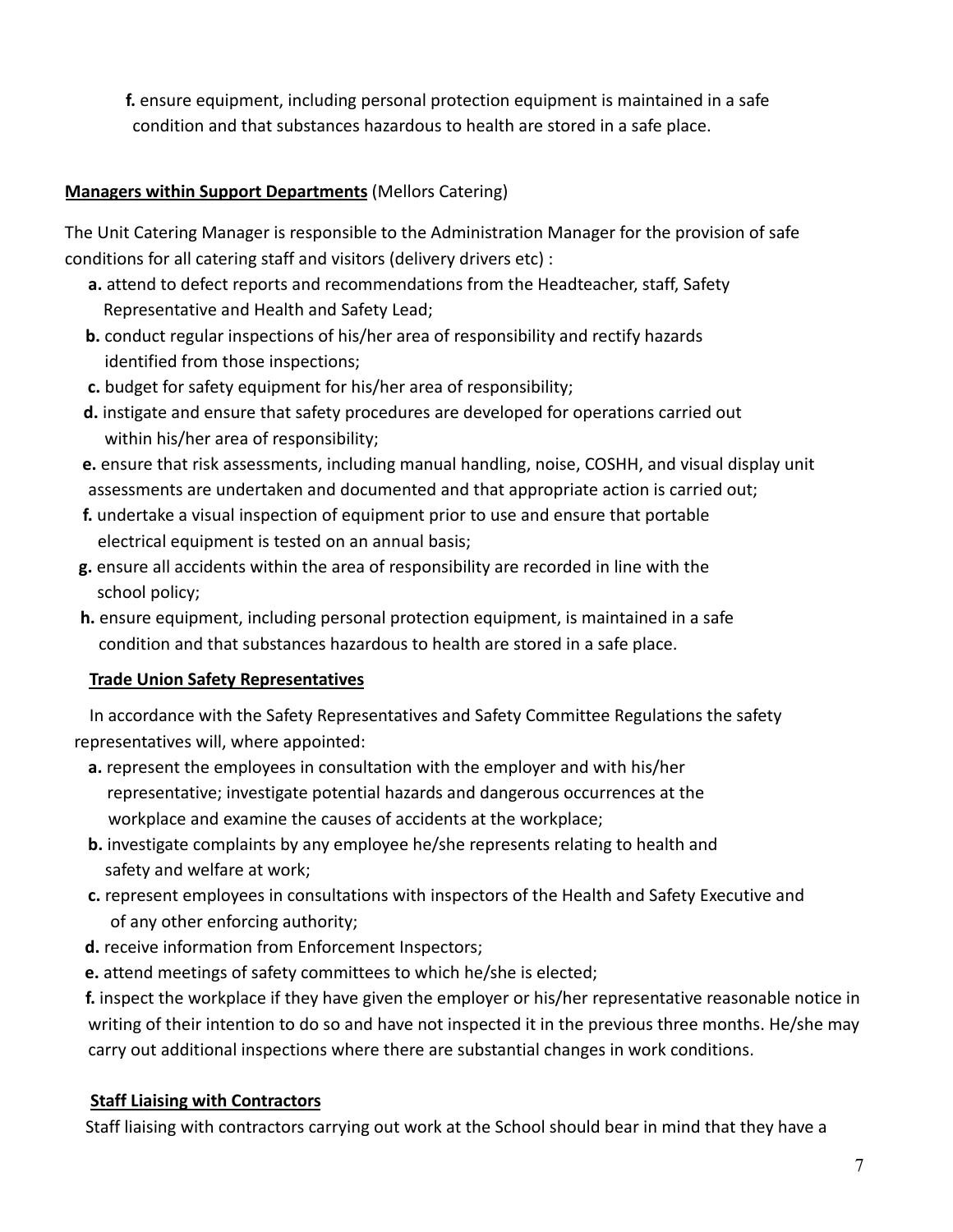responsibility to take appropriate action if they observe the contractor or his employees using any working practice or item of equipment which the member of staff considers to be dangerous or potentially dangerous. Such action could include reporting the matter to the Health & Safety Lead for him/her to rectify or, failing that, reporting to the Headteacher.

Staff must ensure that a contractor arriving at site, reports to Reception and a nominated person ensures that the contractors are informed of any hazards on the school site e.g. asbestos. Approval must also be gained by the contractor to start work. Only those staff nominated by the Headteacher to liaise with the contractors must undertake this activity due to the procedures put in place by the school to implement the LA's Policy on Asbestos and the Management of Contractors.

### **Members of Staff General**ly

Each member of staff is responsible for his or her personal safety and that of other persons in the School by the proper observation of School rules and procedures (e.g. by ensuring visitors report to the Reception Area on arrival at the school. Staff are reminded of the general duty imposed by the Health and Safety at Work etc. Act 1974 at Sections 7 and 8 viz.:

*'It shall be the duty of ever*y *employee while at work*

*a) to take reasonable care for the health and safety of himself and other persons who may be affected by his acts or omissions at* w*ork, and,*

*b) as regards any duty or requirement imposed on his employer or any other person by or under any of the relevant statutory provisions, to co-operate with him so far as is necessary to enable that duty or requirement to be performed or complied with.' 'No person shall intentionally or recklessly interfere with or misuse anything provided in the interests of health, safe or welfare in pursuance of any of the relevant statutory provisions,*

### **Crisis Management**

A crisis management team has been set up to assist in the reduction of major hazards and risks and to action a recovery plan in the event of a serious accident. A separate Crisis Management Plan has been developed by the school and is summarised below.

### *Crisis Management Team:*

The Headteacher The Deputy Headteacher Health and Safety Lead Site Supervisor [Matt Mciver](mailto:matt.mciver@cidari.co.uk) - operations manager - Cidari Multi-Academy Trust The Local Authority

### *Function of the Crisis Management Team:*

- to act as the decision-making authority for the management of an incident.
- to develop the procedures and practises to be used for handling emergency situations and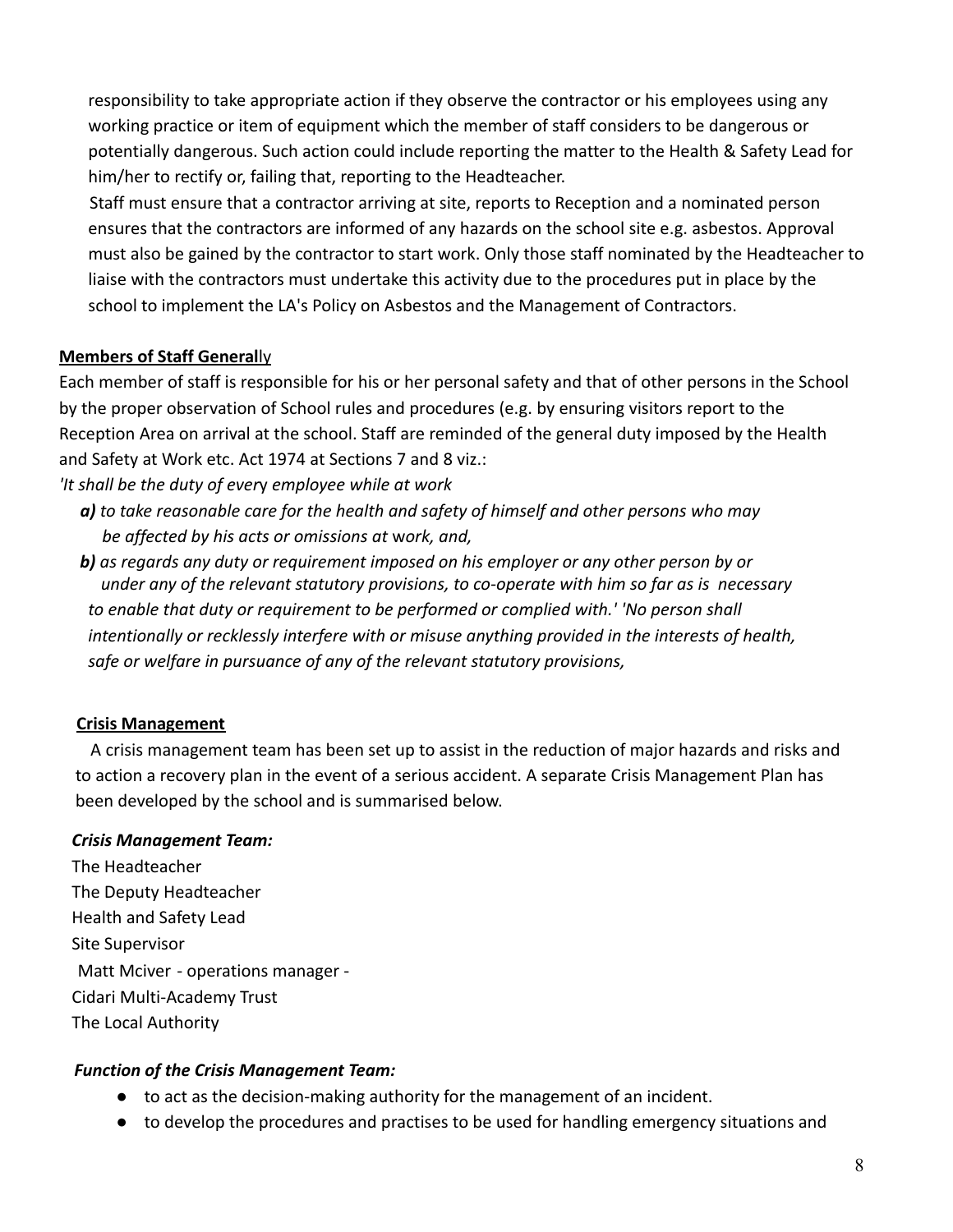communicating these to all employees of the organisation.

- to establish and maintain a crisis management centre. The centre will have the necessary equipment available for rapid activation during an emergency. The equipment includes communications equipment, emergency plans and procedures, a log to record all actions taken during the crisis, necessary office equipment and supplies and appropriate maps and building plans.
- to assess the nature, degree and likelihood of threats to the organisation's interests (personnel, facilities, information and other assets) in order to determine the vulnerability to those threats of the organisation's personnel, facilities or assets.
- to test the crisis management plan on a regular basis to ensure that it is feasible and realistic. Whenever the plan is found to be deficient immediate corrections will be made.

### **General Emergency Procedures**

The summoning of emergency services is via the Administration Manager or in her absence the Office Administrator.

In the event of a major disaster the Crisis Management Team must be alerted.

#### **Fire Procedures**

The signal for evacuation will be the continuous ringing of the fire bell. Always evacuate the school if the fire alarm sounds - assume every alarm could be for real. Never re-enter the building while the alarm is still sounding or before the Administration Manager or Site Supervisor has confirmed it is safe to do so.

On hearing the alarm, leave the room you are in and proceed to the nearest safe exit out of the building, switching off the lights, closing the doors and windows as exiting the room. Everyone must walk swiftly - not run - and take no belongings with them.

When outside the building assemble the pupils at the assembly point which is on the All Weather Pitch. Check that all pupils/visitors/volunteer helpers, etc are accounted for.

The office administrator must take the staff log immediately outside for roll call. The Administration Manager will take the mobile phone and inform the monitoring company whether this is a false alarm or a real incident. The monitoring company, on instruction, will alert the emergency services.

Staff must report to the Administration Manager whether all of their pupils/visitors/volunteer helpers, etc are safely out of the building.

Teachers must know the correct route for evacuating the class which they are teaching, and it is the responsibility of the Headteacher to define the route and inform all members of staff. They are responsible for maintaining clear access to those escape routes at all times, and for helping to maintain access to the other escape routes. Teachers will be responsible for evacuating volunteer helpers or other visitors to their classrooms in an emergency.

Mid-day supervisors and welfare assistants must know the correct method for evacuating the building at lunchtime. This information will be conveyed by the Administration Manager who will ensure that there is a lunchtime practice at least yearly. Mid-day supervisors will check the toilets. The Premises Lead will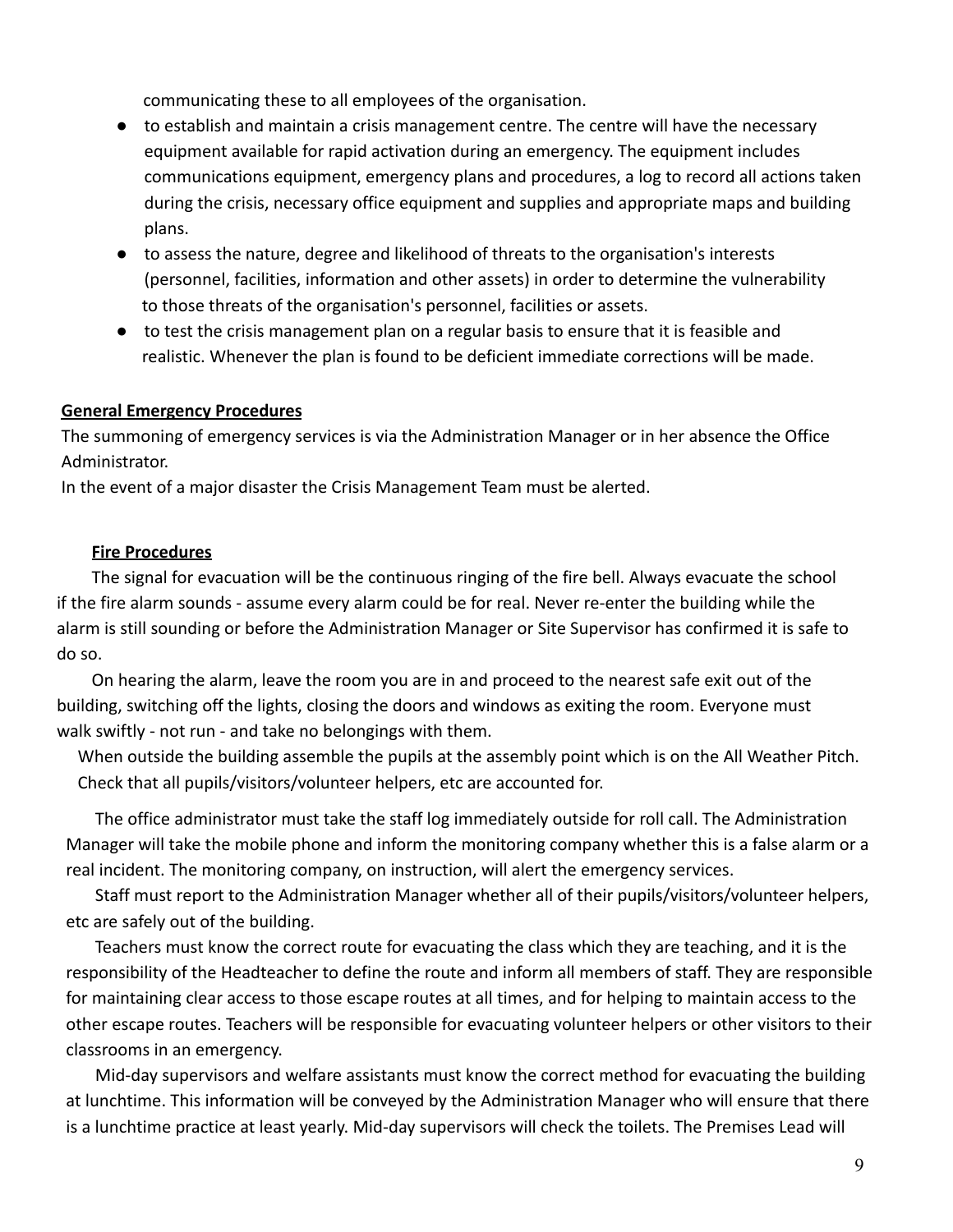arrange for any supplies of gas and/or electricity to be turned off should the need arise. The Administration Manager will organise fire evacuations as appropriate, but at least once every term, and (ideally) before the end of the first week. Each fire drill will be recorded in the fire log and monitored for effectiveness by the Headteacher.

The extinguishers will be serviced and maintained as part of an annual contract. This contract will be monitored via the premises inspection. Any faults must be reported to the Administration Manager for immediate remedial action. Emergency evacuation notices are displayed in all classrooms. The Administration Manager will ensure that these notices are displayed in a prominent position as part of the premises inspection.

Any pupil with special needs must be given special consideration by their class teacher as to whether or not a Personal Emergency Evacuation Plan (PEEP) is required. This will need to be devised with the Headteacher, if the class teacher or SENCO identify a particular problem. (see also procedures for SEN Children)

A fire risk assessment has been completed for these premises and will be reviewed on an annual basis or when any changes occur. Staff should be aware of the emergency exits and there must be a designated person who is responsible for the keys to the perimeter fence gates which should be used in the case of emergency evacuation.

#### **Bomb Incident Management**

Unlike fire evacuations it is difficult to define clear, mandatory guidelines that must be followed. Some decisions must be made at the time in question depending upon the actual circumstances. Therefore the Crisis Management Team will liaise with the BwD Emergency Response Team, Police and the Fire and Rescue Service and follow their advice on the evacuation procedure and assembly point. This will then be communicated to staff, pupils, visitors, etc by an appropriate means. Any member of staff who receives information regarding a bomb on-site must immediately inform the Headteacher, Deputy Headteacher or a member of senior management in their absence.

#### **First Aid Procedure**

There will be at least 5 people on the staff who will have current first aid training, with the aim that there should be one qualified person on site at any one time.

First aid boxes are kept in the infant and Junior resource area. The office staff provides first aid support and maintains a central supply of first aid materials to supplement first aid boxes. Parents will be expected to inform the school if their child has an allergy and a list of any such children will be kept and displayed. All injuries which come to staff attention, no matter how slight, should be recorded in the Accident Report Book.

There will be a minor injuries form and "bump notes" located in the resource areas to be completed by the person administering first aid. In case of doubt as to whether or not a child's parent should be immediately alerted, contact the School Administration Manager or Headteacher. Err on the side of caution. In the event of an accident, if the parents (and their nominated contacts) are unavailable, we may consider it wise to send a pupil to hospital. In these cases the pupil will be accompanied by a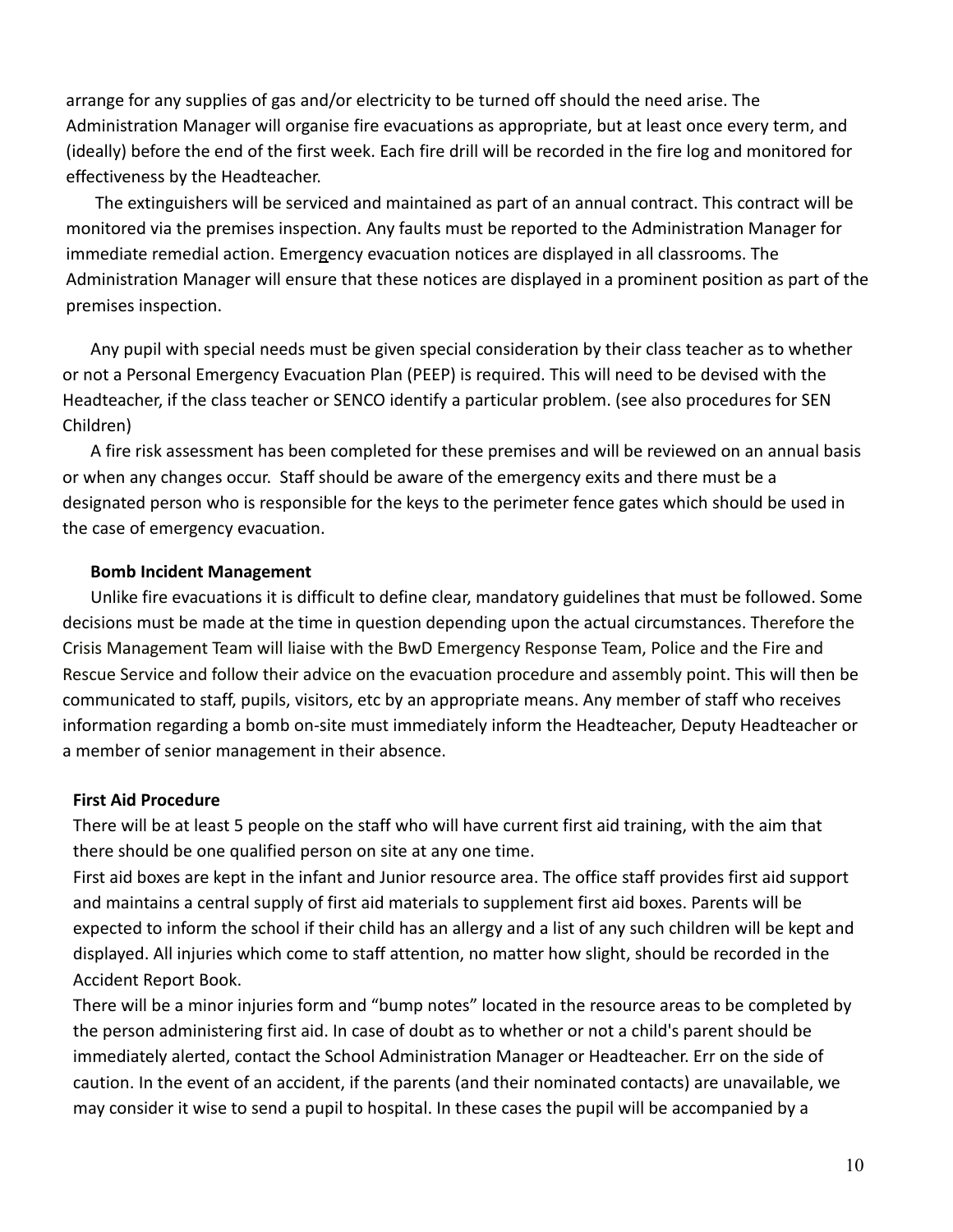member of staff.

### A*ccident Recording and Reporting*

In the event of an accident the following procedure must be followed:

**a.** render any equipment inoperative

**b.** summon assistance

**c.** if the injury is of a minor nature ensure follow-up treatment is carried out by reporting to the qualified First Aider.

**d.** if the injury is of a major nature then an ambulance should be summoned immediately

**e.** without undue delay attempt to contact parents or guardians

**f.** if the injured is mobile then he/she should be taken for emergency treatment to the hospital. The Headteacher is responsible for arranging for a member of staff to transport the student/staff to hospital.

The member of staff taking the injured person should:

- **a.** stay with the injured person and return with them; or
- **b.** stay with the injured person until the parent/guardian arrives at the hospital and return to school.

All staff must report any accident (or near misses) involving either themselves, visitors or volunteer helpers by recording the details in the Accident Report Book. Pupil accidents, depending on the severity will be reported either on the Minor Injuries Form and/ or the Accident/Near Miss Form.

The Administration Manager will ensure that these forms are forwarded to the Health and Safety team at the Trust. As the school is obliged to report certain categories of injury or dangerous occurrence to the Health and Safety Executive (HSE) it is important that the Headteacher is notified at the earliest opportunity of accidents or incidents that are of a serious nature to determine if the HSE should be informed.

All accidents will be investigated to prevent re-occurrence. Health & Safety Lead along with the Senior Lead Team will monitor the accidents to identify trends. The Governors sub committee will also receive information on accidents at each meeting.

### **Health Issues**

### *Smoking*

There is a No Smoking Policy with the School and it's grounds. Staff wishing to smoke at lunchtimes must leave the premises to do so.

### *Alcohol and Drug Abuse*

Staff attending work while under the influence of alcohol or drugs creates an unprofessional image of the school and increases the risk of accidents both to themselves and to colleagues. To minimise the probability of accidents from alcohol or drug abuse, staff whose judgement is impaired will be excluded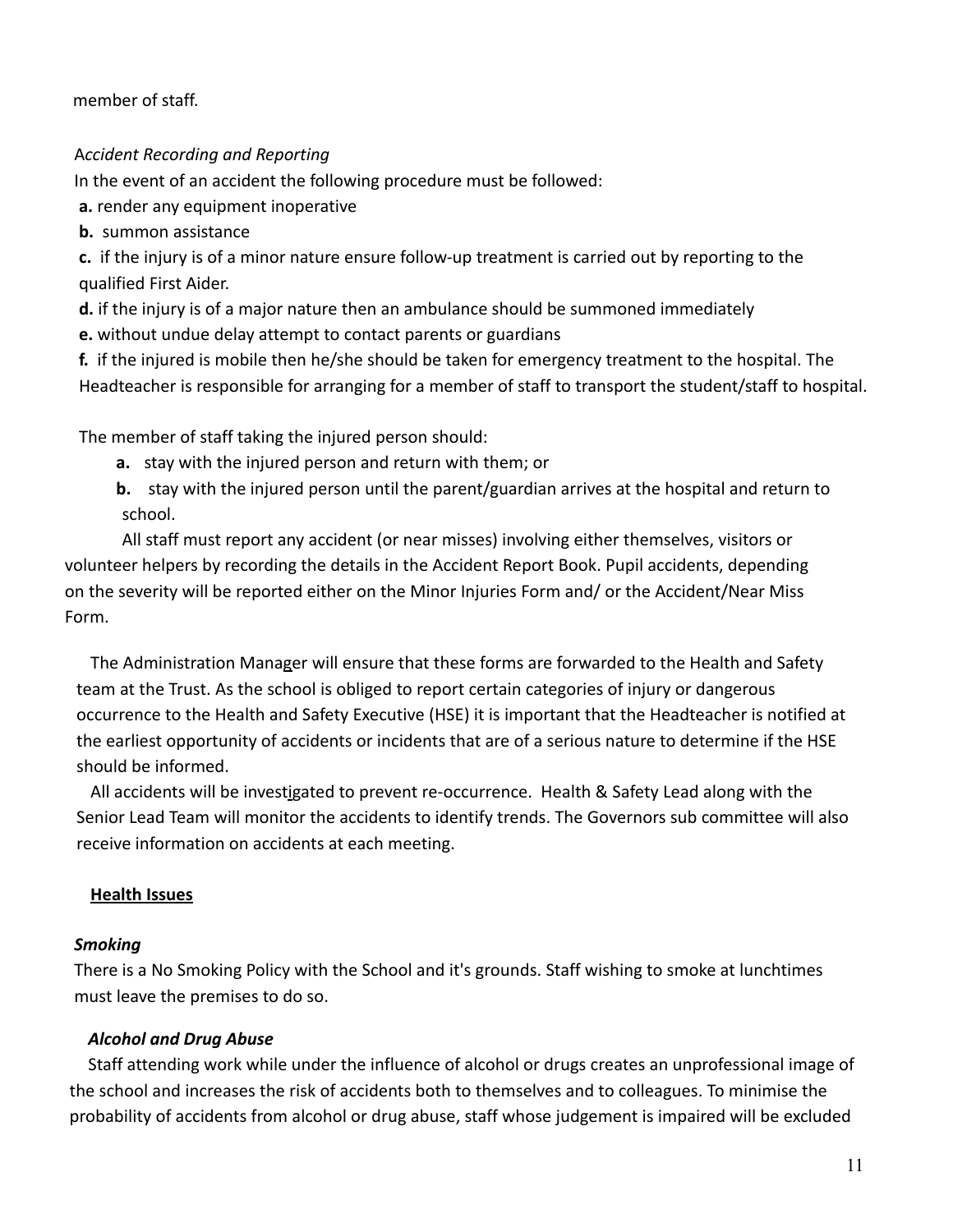from work and will be subject to disciplinary procedures. Some drugs prescribed for medical reasons are likely to impair judgement and lower concentration. If you feel you are affected when on medication please inform your line manager so that additional arrangements may be made to safeguard you while at work.

### **Staff Wellbeing**

Stress is defined by the Health and Safety Executive as "the adverse reaction people have to excessive pressures or other types of demands placed on them." This distinguishes stress from the pressures or challenges that provide the motivation for everyday living. Being under pressure can often improve performance but when demands and pressures become excessive they can lead to stress. People respond to pressure in different and individual ways. Much will depend on an employee's personality, experience, motivation and the support available from managers, colleagues, family and friends. Difficulties faced outside of work can also have an impact on someone's ability to cope or function well at work.

If stress is intense and sustained it can lead to mental and physical ill-health and contributes to employee ill-health and sickness absence. It is important that all staff are aware of the factors that can give rise to stress (stressors) so that where possible their causes can be foreseen and appropriately managed before damage/harm is done. The Headteacher will liaise with staff in identifying the individual stressors and, where practicable, steps will be taken to minimise/eliminate these stressors.

Workloads and stressors will be monitored on an on-going basis as part of 1:1 reviews.

### **Expectant Mothers**

Pregnancy should not be equated with ill health. It should be regarded as part of everyday life and its health and safety implications can be adequately addressed by normal health and safety management procedures.

Many women work while they are pregnant and many return to work while they are still breast feeding. Some hazards in the work place may affect the health and safety of new and expectant mothers and of their children. The policy sets out the known risks to new and expectant mothers and gives advice on what needs to be done to comply with the law.

### **Procedure**

- Staff (full and part-time) are required to inform the Headteacher as soon as possible and in writing when pregnancy has been confirmed.
- The School Administration Manager will undertake a risk assessment of the employee work activity to ensure no risk to the health of the employee or the unborn child. Copies of the Risk Assessment will be kept and will be reviewed if circumstances surrounding the pregnancy alter in any way.
- The Health and Safety Lead is available to give advice at any stage of the process, but the general principles of common risk assessment will apply.

**Risk Assessments and Guidance Notes/ School Codes of Practice** (see also Policy on Risk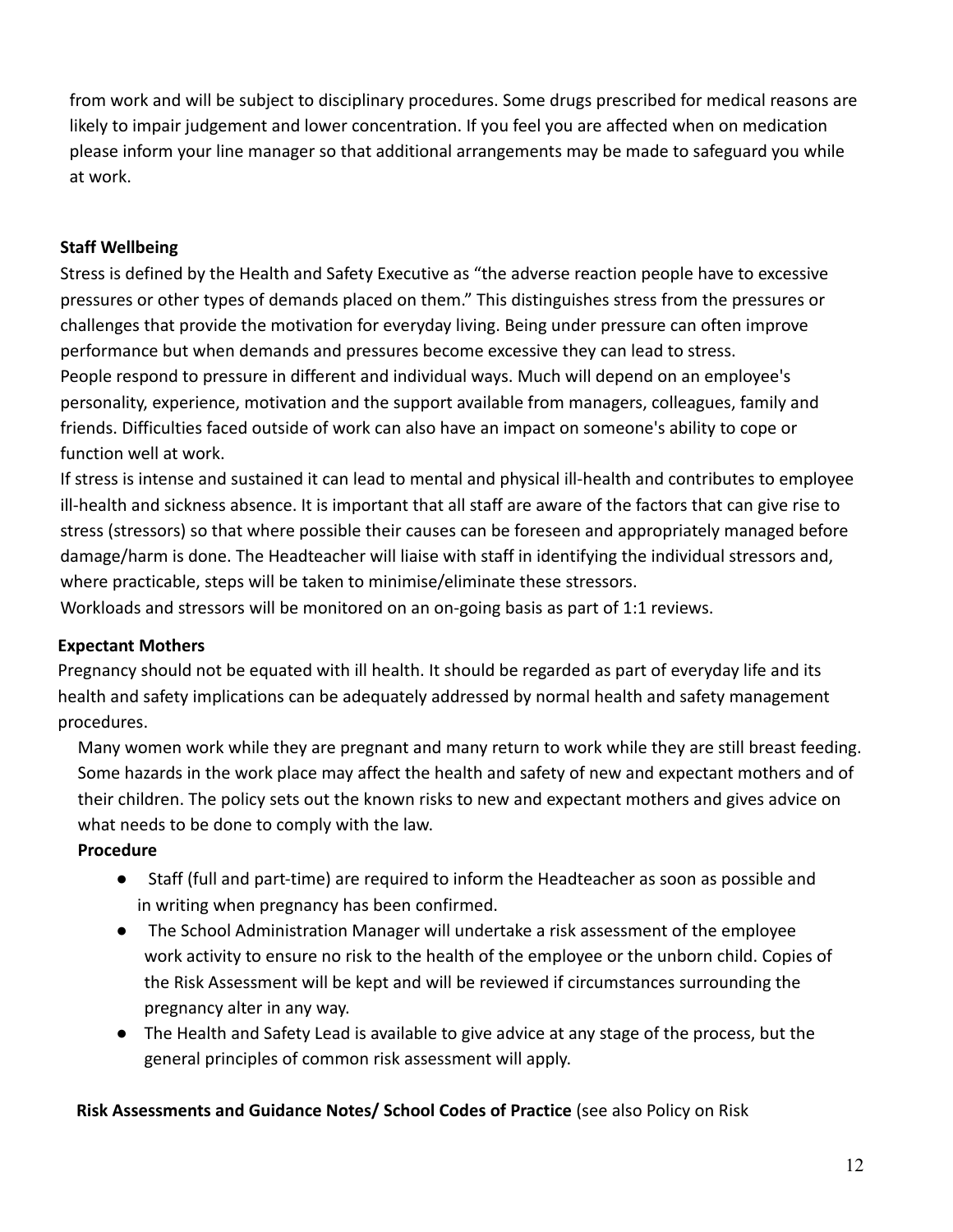#### Assessment)

Specific risk assessments are required for activities involving fire, manual handling, substances and the use of display screen equipment while more general risk assessments must be completed for those activities where specific assessments have not been carried out. Although risk assessments relating to most activities of the school will have been or will be completed on your behalf, all staff have a responsibility to make themselves familiar with both the general and the specific risk assessments relating to your area of work. Copies of these assessments are held by the Headteacher/School Administration Manager.

The following staff will complete risk assessments for the areas highlighted below:

- Premises Site Supervisor/School Business Manager
- Curriculum Subject Leaders/Teachers
- Off-site Visits Group Leader/EVC Lead
- Individual/specific

Areas of work or activities that are deemed to be more hazardous are likely to have detailed, documented arrangements to minimise the associated risks. It is the responsibility of staff to make yourself aware of the contents of those relating to your area of work. The Children's Services Department has published guidance on Off-site Activities and Educational Visits which details clear procedures to be followed when planning and arranging a visit.

#### **Specific Hazards.**

Schools are not generally considered as dangerous places to work in, but they can still create risk of injury or to health. The hazards relevant to this school are detailed below along with the safe procedures put in place to manage the risk.

All staff are responsible for ensuring that they use and handle electrical equipment sensibly and safely. Any pupil or volunteer who handles electrical appliances does so under the supervision of the member of staff who so directs them.

All electrical equipment is checked annually under the terms of the maintenance contract. If there is any doubt about the safety of the equipment it will not be used. Any potential hazards will be reported to the Site Supervisor/Health & Safety Lead immediately.

The headteacher must be aware of, and approve the use of any item being brought into schools by a member of staff, volunteer or a pupil.

The headteacher must be aware of and approve the arrangements for temporary electrical extensions required for drama productions, Christmas decorations.

### *Machinery and Equipment*

An inventory of all equipment is kept by the Administration Manager. The hand tools available are to be used under **strict guidance and close supervision of teacher or teaching assistant,** when used by pupils.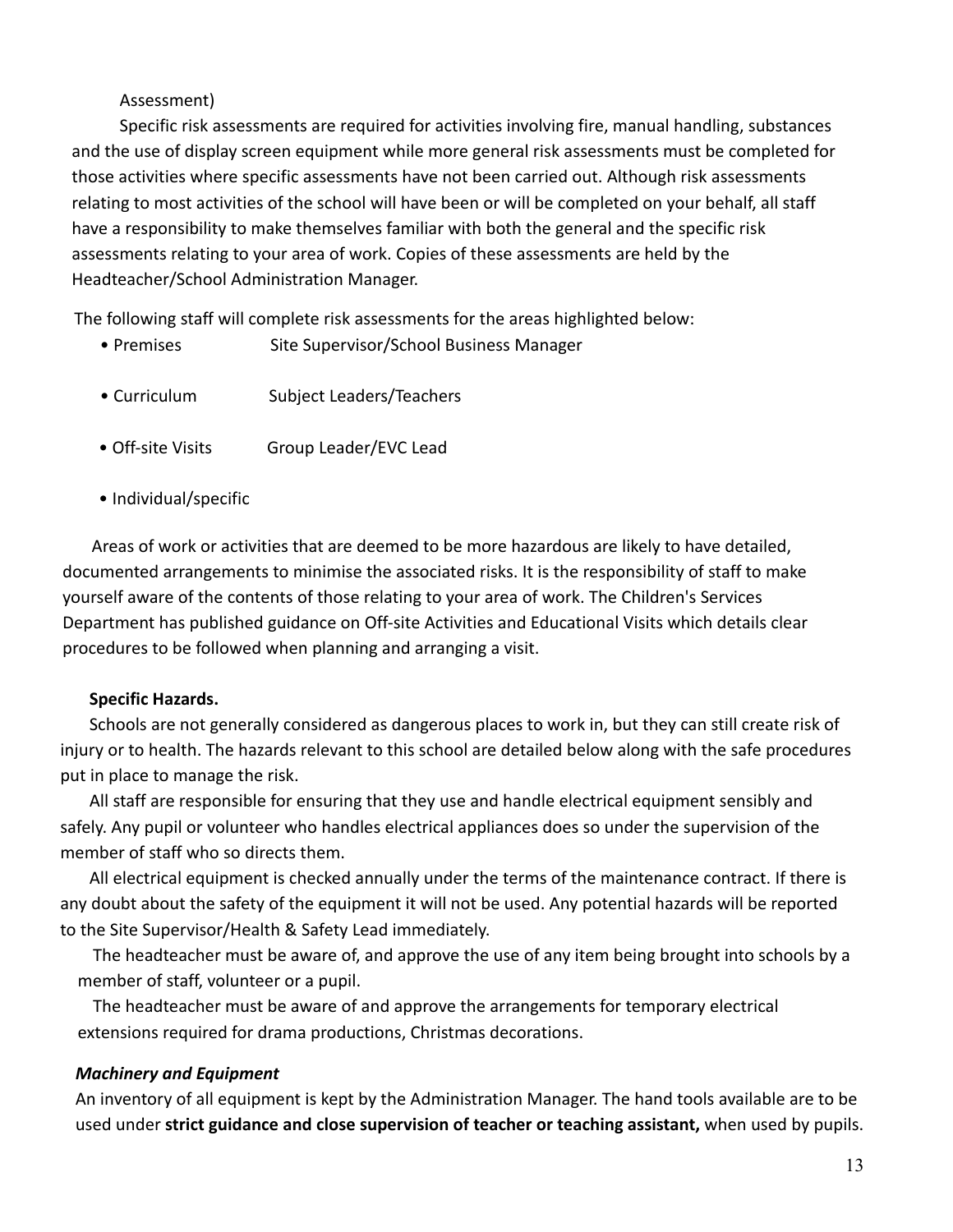Such equipment - even simple items such as scissors - must be put away before a wet playtime where there is a chance that an accident might occur due to a lower level of supervision.

### *Moving and Handling*

All equipment must be moved safely. Large pieces of equipment will only be moved by people who have received training. PE equipment may be moved by pupils but they must be given clear instruction in the correct way to lift and handle items. There must always be at least 2 pupils per piece of equipment or mat. Close supervision is appropriate at all times.

Training will be offered to those staff who are expected to lift objects. If you are apprehensive about your capability to move goods, equipment or furniture, please either ask for help or do not undertake the activity.

Where lifting equipment is provided, only those members of staff who have been trained in the use of the equipment may undertake this activity.

### *Housekeeping*

The risk of injury within the workplace is most likely to be caused by the more mundane hazards as a result of poor housekeeping. Trips and falls can be caused by trailing cables, objects left on floors, traffic routes blocked within the classroom. It is the responsibility of the teacher to ensure that their classroom has clear traffic routes and that exit routes are kept clear. The Site Supervisor will undertake an inspection whilst opening the school each morning to ensure that communal areas are free from trip hazards, etc. The Site Supervisor will report all hazards, obstructions, defects or maintenance requirements to the Headteacher. It is the duty of all staff to be vigilant and aware of possible hazards. If any spillages occur, these should be dealt with immediately.

The school will be cleaned as per the cleaning schedule and will be monitored by the School Site Supervisor. All waste will be disposed of according to appropriate health and safety guidelines.

## *Violence At Work*

All staff must report to their line manager*/*headteacher any incident of aggression or violence (or near misses) directed to themselves from any source. All incidents of violence will be reported to the Health and Safety team at the LA on the Incident*/*Accident Report Form.

## *Off-site Visits*

The school has a separate policy on Off-site visits. Staff must ensure that prior to planning or accompanying an off-site visit, that they are aware of the school and Children's Services policy on Off-site Visits.

*Work Experience Placements* This school works in partnership with secondary schools and colleges to provide work placements. Any proposed placement should be discussed with the Student Mentor.

As the placement provider, risk assessments should be undertaken by the Student mentor as soon as the placement details have been agreed in conjunction with the secondary school or college and before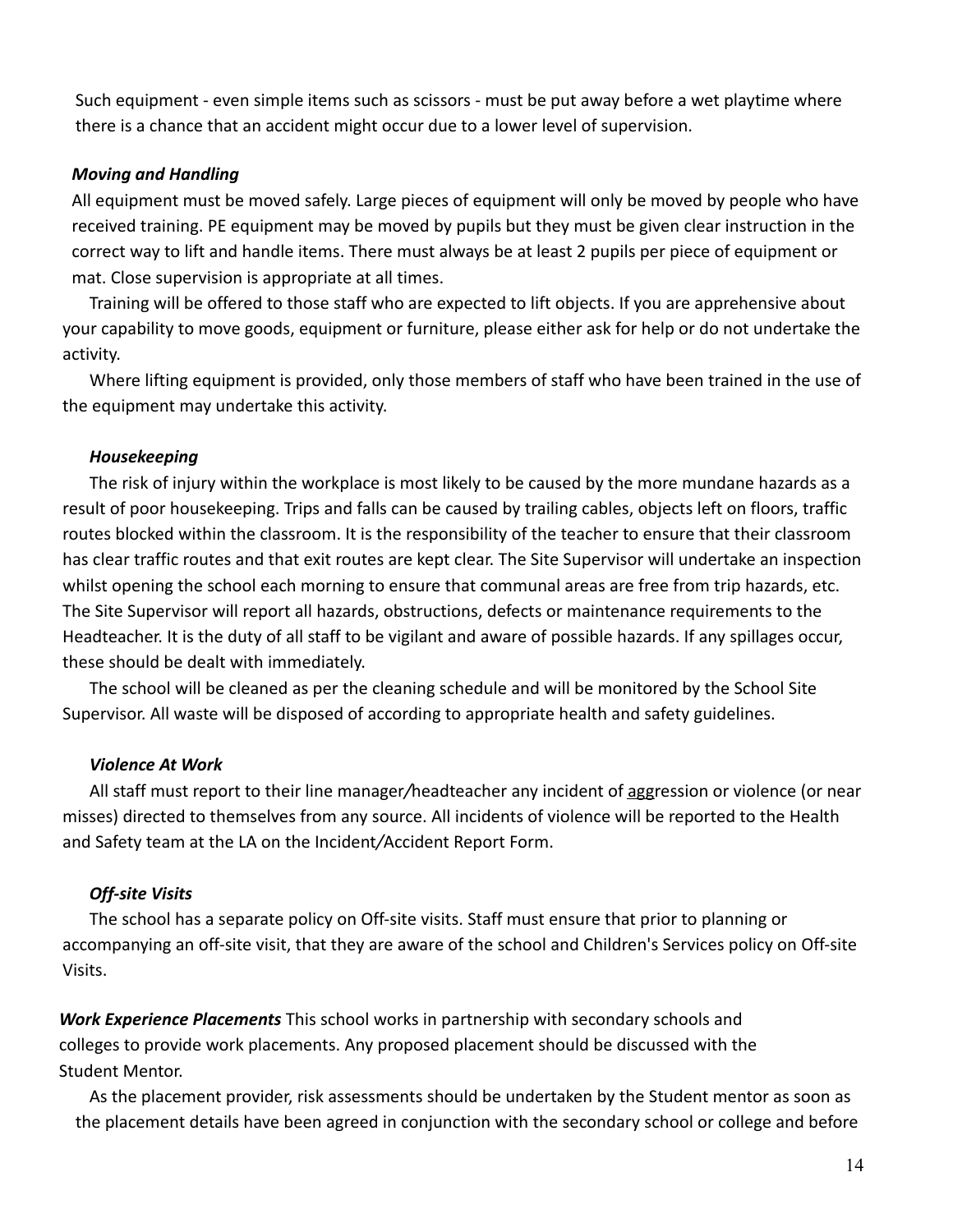the student takes up the work placement.

Providers should be informed in advance about any individual students who may be at greater risk, for example because of any specific medical needs/behavioural needs or learning difficulties.

Teaching staff must be aware of the risk assessment in order to ensure the safety of the work experience student whilst in the care of the school.

## *COSH - Hazardous Substances* (see also Policy on Hazardous Substances)

The school will keep an inventory of all hazardous substances on site and this will be kept up to date by the Site Supervisor. Inspections take place to:

- Identify all substances used;
- Assess the level of risk to health;
- Eliminate the use of substances or substitute a safer alternative;
- Introduce and monitor control measures to prevent risk.

## *Noise at Work.*

All members of staff need to be aware of "nuisance noise" and respect the needs of others in the school. Common sense and courtesy by all members of staff, pupils and visitors to the school will prevent problems arising.

Any member of staff, or visitor detecting a potential problem will report immediately to Headteacher

# *Lettings*

If the school is let, the Headteacher must be satisfied that the hiring organisation will use the premises in a safe manner. A signed, written letting agreement will be completed and copies kept.

# **Administration of Medicines** (see also Policy on the Administration of Medicines)

The School Administration Manager and Office Administrator will supervise pupils administering their own medicines. For all medicines to be administered parents should complete a consent form. Each time there is a variation in the pattern of dosage a new form should be completed. A new form should be completed for each medicine to be administered. The smallest practicable dose should be brought into school in individual original containers, which should be clearly labelled with the pupil's name and dosage instructions. It is recommended that a primary school pupil should never carry medicine to and from school and medicines should be handed to the office for safekeeping in the medicine cupboard by the parent on arrival at school.

Inhalers for asthmatics will be kept in the individual classrooms under the supervision of the class teacher. This is in order to prevent damage or loss which might occur if they are kept on a child's person, to allow an accurate record of usage to be kept and for the safety of other pupils in the school.

## **Training and Information**

A training needs analysis will be undertaken by the Headteacher to identify the mandatory health and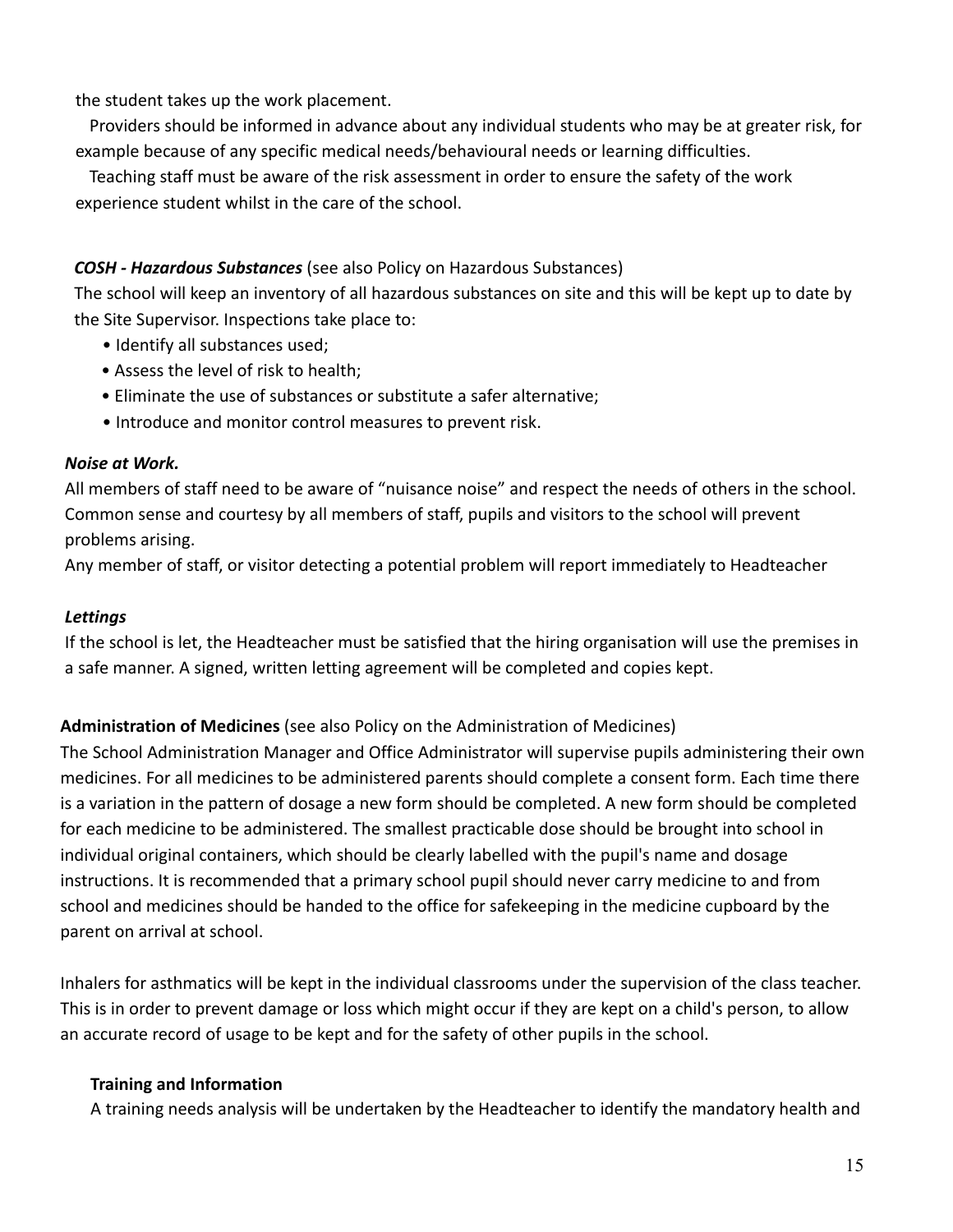safety training required for each member of staff and this will be reviewed annually. The training will be identified by using the Children's Services, Health and Safety Training Policy and the Headteacher will ensure that staff are released for this training.

All members of staff will receive a comprehensive health and safety induction when they commence employment with the school and the induction will include specific elements of this policy being brought to their attention. A volunteer will receive a specific induction relevant to the activities they are undertaking in school.

The Headteacher will:

- inform staff of any changes in the policy;
- assess the training requirements of the staff and integrate those needs onto the school development plan to inform governors;
- assess the training needs of new members of staff.

Every member of staff will be made aware of the academy's Health and Safety. If any member of staff feels the need for training they must alert the senior management team.

The school has developed a supply teacher's pack and this will be issued to all supply staff that includes health and safety information.

## **Monitoring Health and Safety**

Health and safety standards must be monitored by the senior leadership team in conjunction with the school governors by the following:

- Senior Leadership Team will include health and safety as part of the agenda of their regular meetings;
- the Headteacher will conduct an annual premises inspection with Health and Safety Lead and trade union safety representative (where appointed);
- the Governors' agenda and Headteacher's report to the governors will both have health and safety as standing agenda items.

## *Auditing*

As a means of confirming that the necessary systems to comply with legislation are in place and are being followed the Occupational Health and Safety team will complete a health and safety audit at least every 4 years. The action points identified through the audit will form part of the school development plan.

## **Visitors**

The Headteacher and governors must accept the responsibility for health and safety of visitors to the